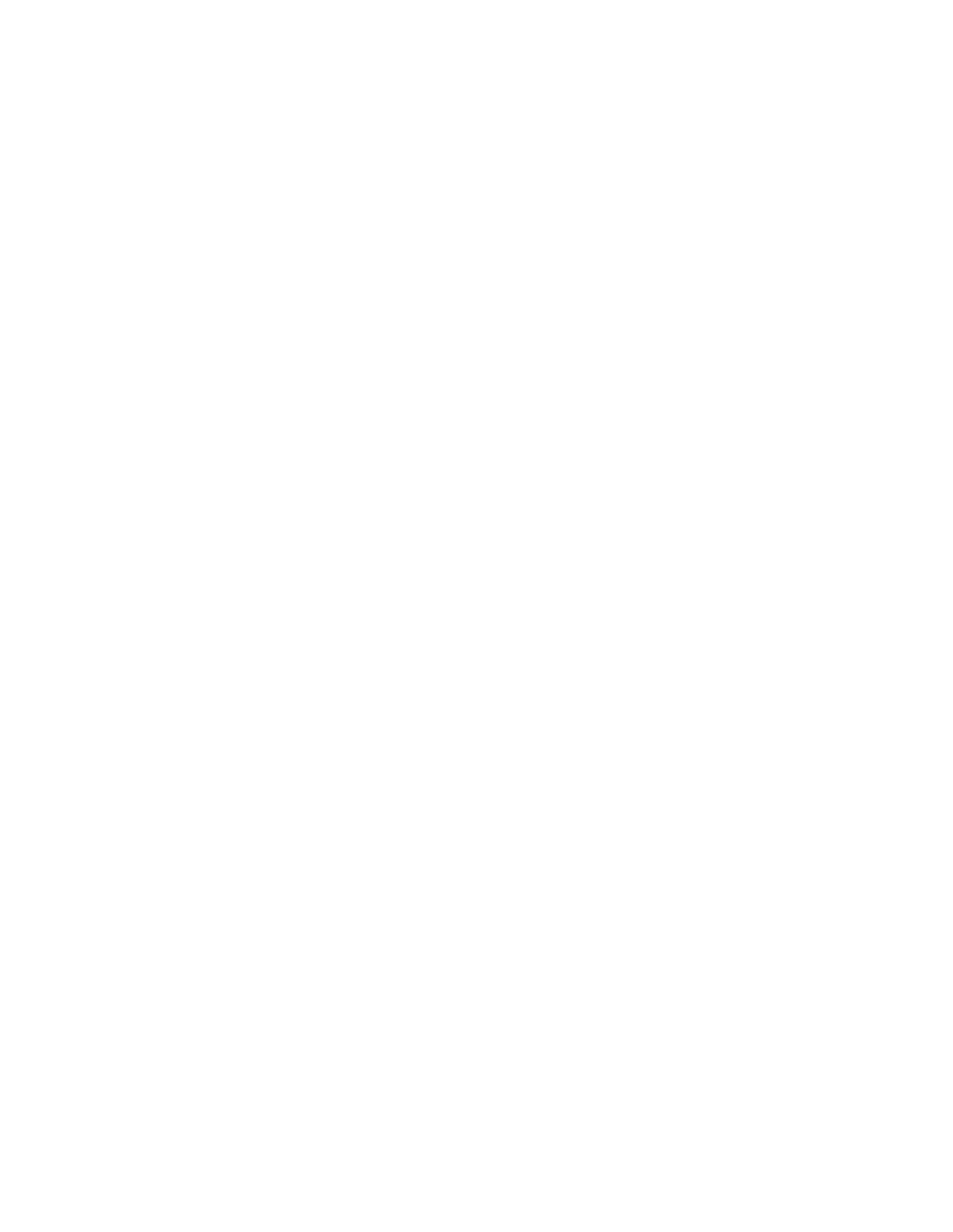

# **Introduction**

## **Purpose**

This Field Service Bulletin describes the procedure for replacing the cap-sensor switch on T45m (Powermax45®) and the Duramax™ series (Powermax65/85) machine torches.

**Powermax105 (Duramax)/Powermax125 (Duramax Hyamp)**: Complete instructions for installing this repair kit are included in the Service Manual. To download the Service Manual, go to www.hypertherm.com and click the "Downloads library" link.

- • Powermax105 Service Manual (807580)
- • Powermax125 Service Manual (808070)

### **Materials and tools**

**•** Assorted Phillips<sup>®</sup> and TORX<sup>®</sup> screwdrivers

## **Kit 228321 contents (T45m)**

| <b>Part number Description</b> |                          | <b>Quantity</b> |
|--------------------------------|--------------------------|-----------------|
| 075704*                        | Machine screw            |                 |
| 220724                         | T45m cap-sensor assembly |                 |

## **Kit 228720 contents (Duramax/Duramax Hyamp series machine torches)**

| <b>Part number</b> | <b>Description</b>                                                               | <b>Quantity</b> |
|--------------------|----------------------------------------------------------------------------------|-----------------|
| 075618*            | Machine screw                                                                    | 3               |
| 075704*            | Machine screw                                                                    |                 |
| 220929             | Powermax65/Powermax85/Powermax105/Powermax125/MRT/<br>$MRT2$ cap-sensor assembly |                 |

\* Screws included with kits as spares if needed.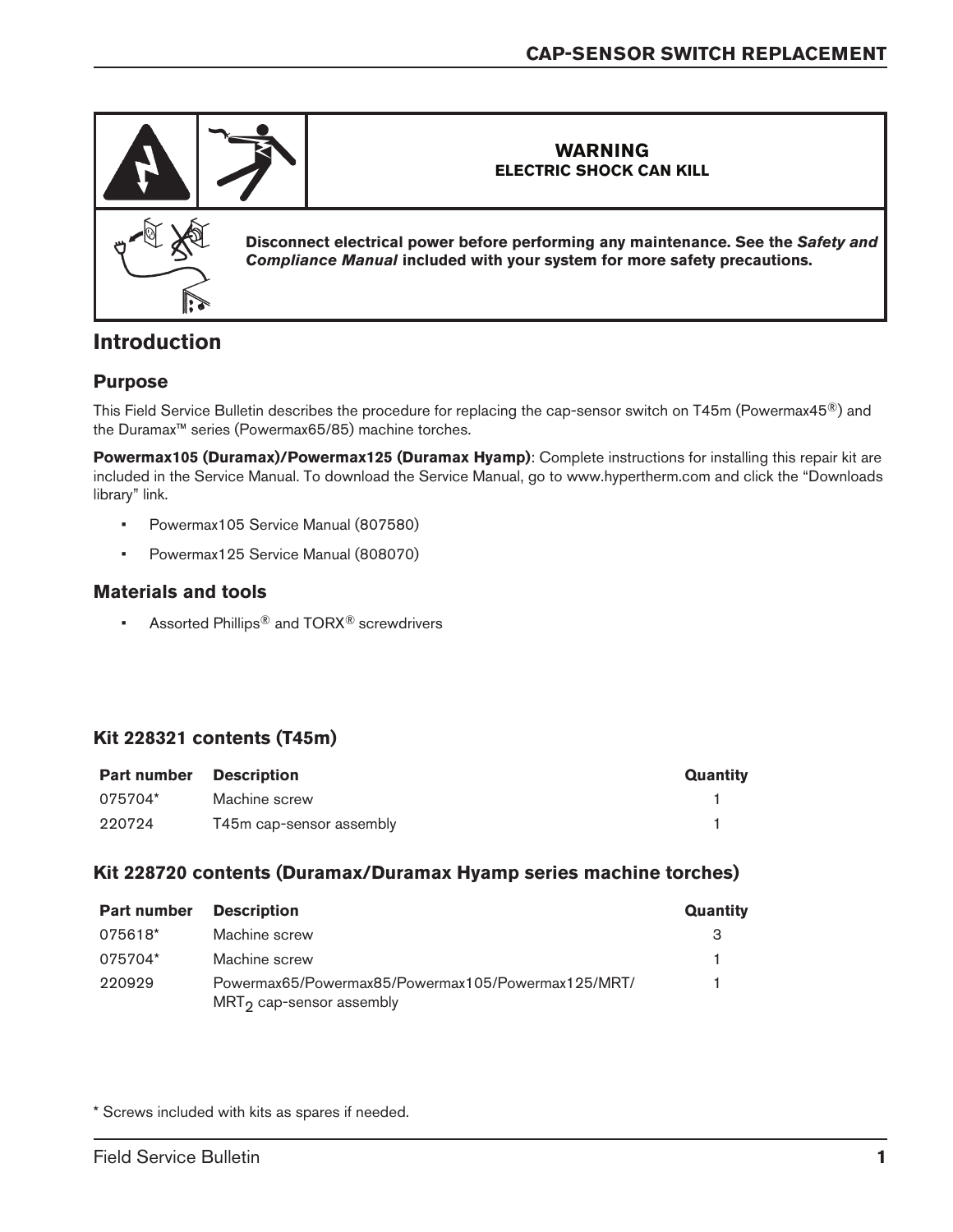# **Replace the cap-sensor switch (T45m)**

Please refer to the figures on the following page when performing the instructions below.

### **Remove the cap-sensor switch**

- 1. Turn OFF the power and disconnect the torch lead from the power supply.
- 2. Remove the consumables from the torch.
- 3. Remove the gear rack using a screwdriver to remove the 2 black screws that secure it to the positioning sleeve.
- 4. Remove the 6 screws (3 at each end) that secure the positioning sleeve to the rear mounting ring and to the torch body using a screwdriver. Slide the positioning sleeve off the torch.
- 5. Disconnect the wire connector for the cap-sensor switch.
- 6. Remove and discard the cap-sensor switch using a screwdriver to remove the mounting screw.

### **Install the new cap-sensor switch**

- 1. Connect the new cap-sensor switch wire connector to the torch lead.
- 2. Fasten the cap-sensor switch to the torch body using a screwdriver to tighten the mounting screw.
- 3. Slide the positioning sleeve over the torch body and check its alignment with the screw holes. Use a screwdriver to install the 6 screws (3 at each end) that secure the positioning sleeve to the rear mounting ring and to the torch body.
- 4. Attach the gear rack to the sleeve using a screwdriver to tighten the 2 black screws.
- 5. Replace the consumables and reconnect the torch lead to the power supply.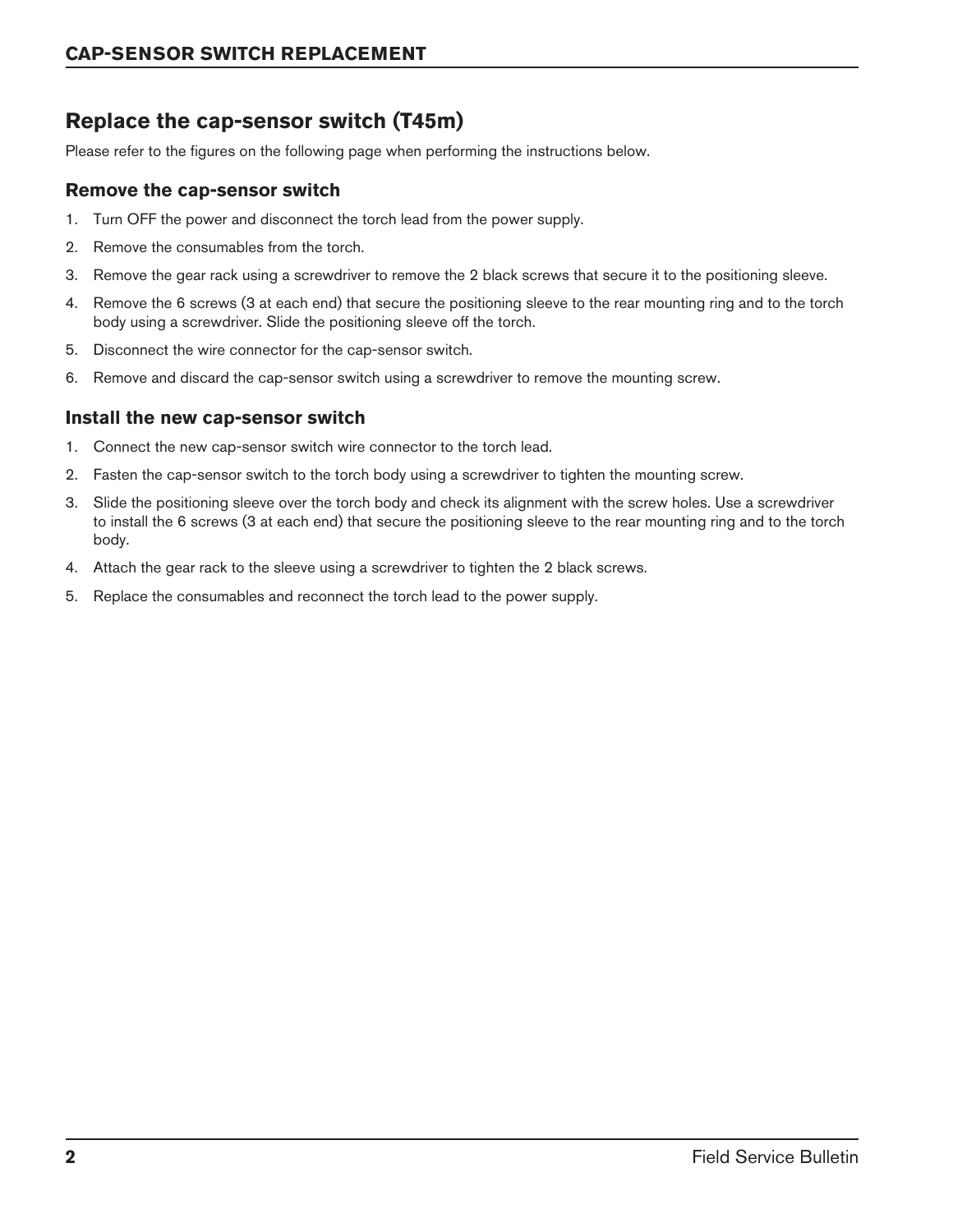

**T45m cap-sensor switch detail**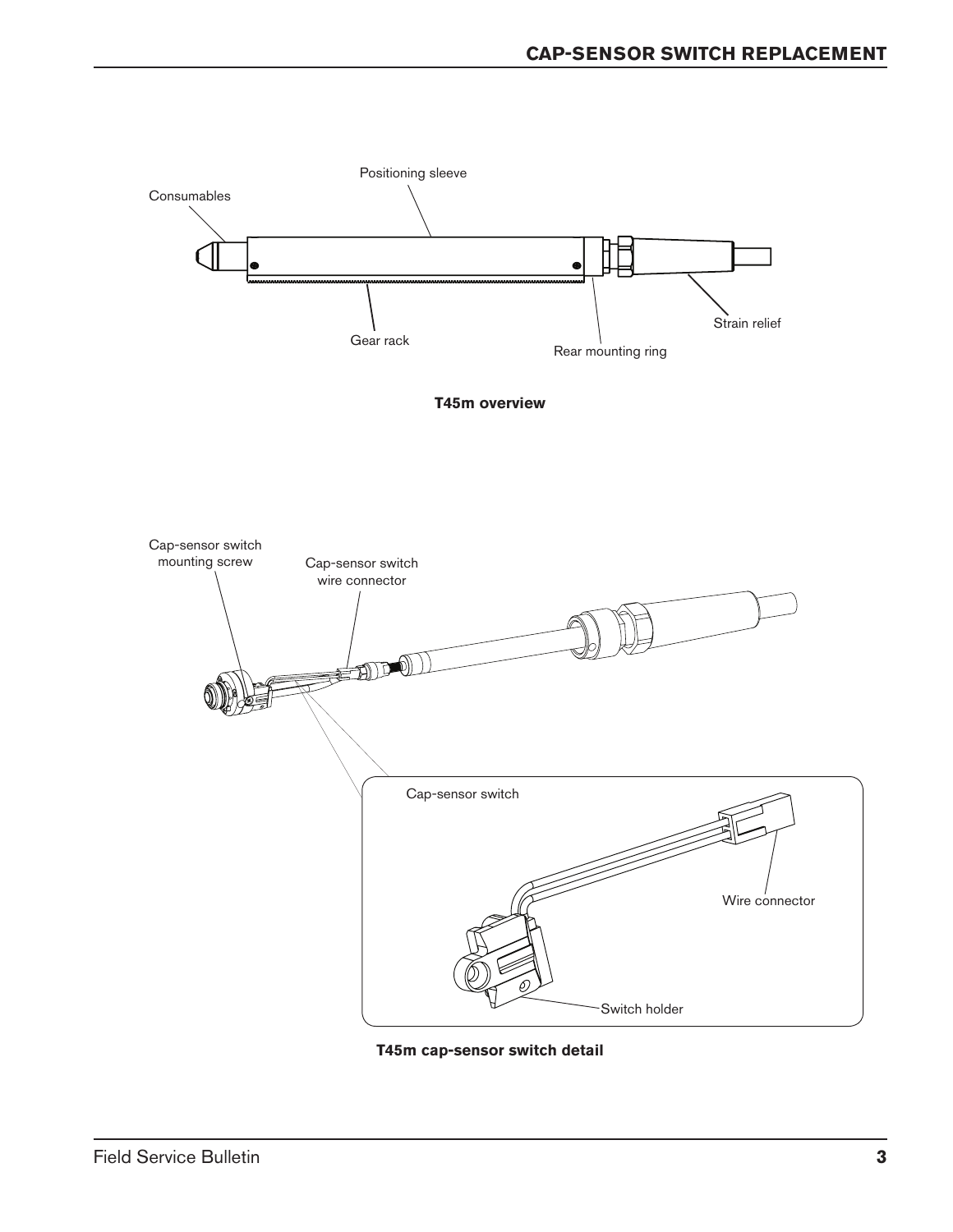## **Replace the cap-sensor switch (Duramax series machine torches)**

Please refer to the figures on the following page when performing the instructions below.

#### **Remove the cap-sensor switch**

- 1. Turn OFF the power and disconnect the torch lead from the power supply.
- 2. Remove the consumables from the torch.
- 3. If applicable, unscrew the strain relief body from the strain relief nut and slide the strain relief body back along the torch lead.
- 4. If applicable, unscrew the strain relief nut from the positioning sleeve and slide the nut back along the torch lead.
- 5. Unscrew the positioning sleeve and coupler (full-length machine torch) or coupler (mini-machine torch) from the mounting sleeve.
- 6. Remove the three screws from the consumables end of the mounting sleeve using a screwdriver and slide the mounting sleeve off the front of the torch body.
- 7. Disconnect the wire connector for the cap-sensor switch.
- 8. Remove and discard the cap-sensor switch using a screwdriver to remove the mounting screw.

#### **Install the new cap-sensor switch**

- 1. Install the cap-sensor switch using a screwdriver to tighten the mounting screw to 9.22 kg cm (8 in-lbs).
- 2. Connect the wire connector for the cap-sensor switch.
- 3. Slide the mounting sleeve over the front of the torch body, aligning the slot in the mounting sleeve with the capsensor plunger.
- 4. Tighten the three mounting sleeve screws to 11.52 kg cm (10 in-lbs) using a screwdriver.
- 5. Thread the coupler (mini-machine torch) or coupler and positioning sleeve (full-length machine torch) into the mounting sleeve until hand tight.
- 6. If applicable, thread the strain relief nut into the coupler (mini-machine torch) or positioning sleeve (full-length machine torch) until hand tight.
- 7. If applicable, thread the strain relief body onto the strain relief nut until hand tight.
- 8. Replace the consumables and reconnect the torch lead to the power supply.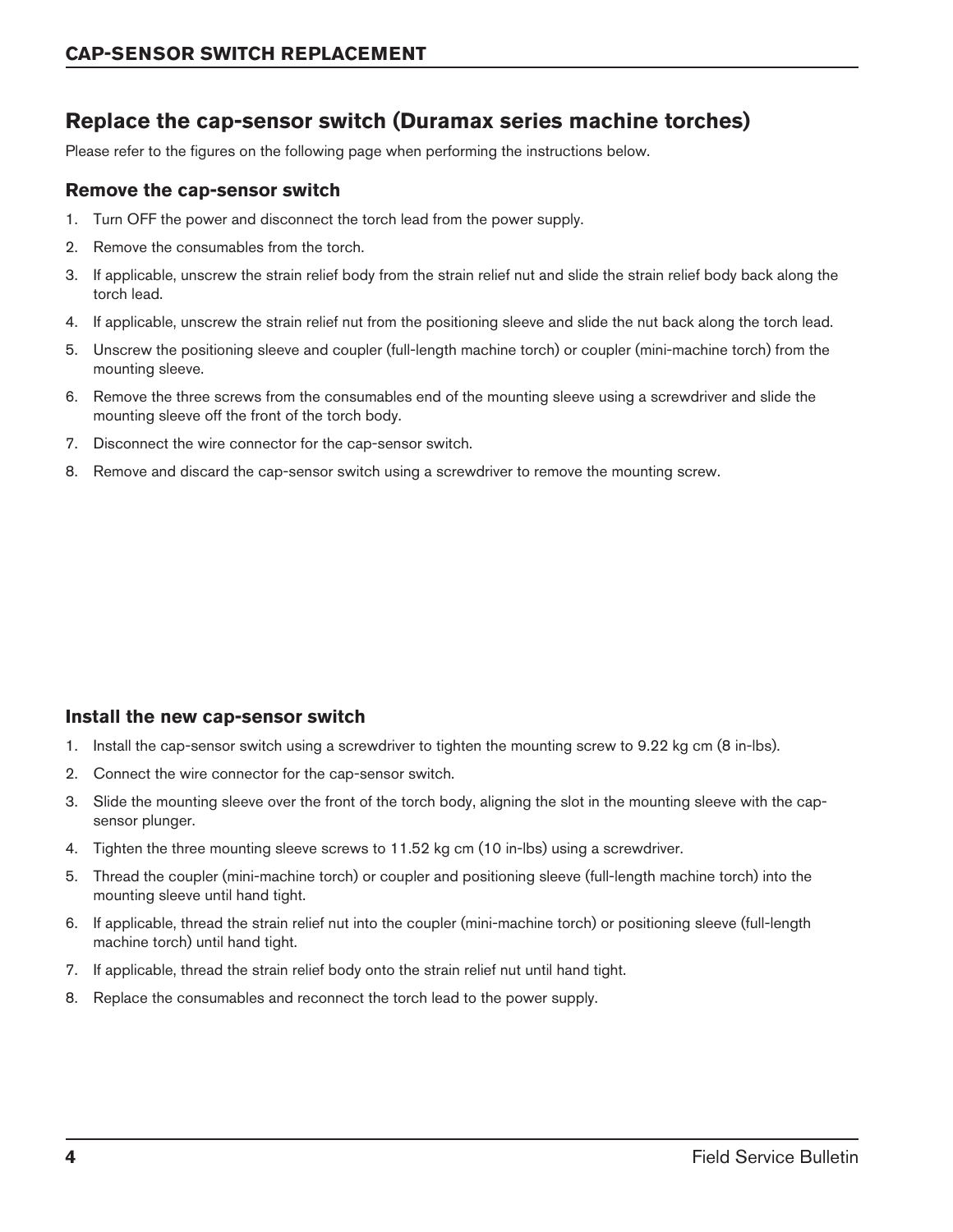

\* MRT<sub>2</sub> torches for Powermax600 CE systems do not have a strain relief nut or strain relief body.

#### **Full-length machine torch overview**



\* MRT<sub>2</sub> torches for Powermax600 CE systems do not have a strain relief nut or strain relief body.

#### **Mini-machine torch overview**



**Cap-sensor switch detail**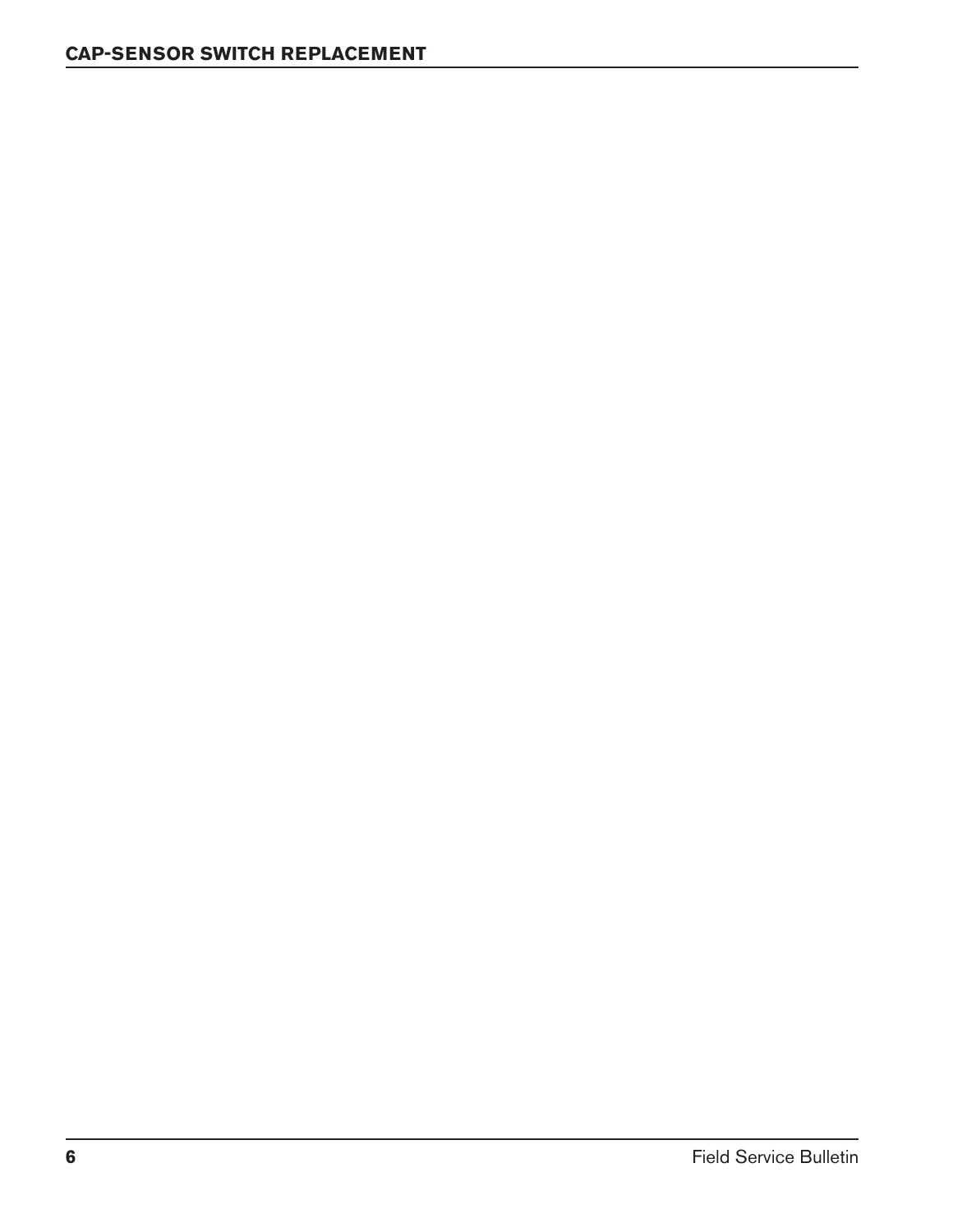

# **Introduction**

## **Objet**

Ce bulletin de service sur le terrain décrit les procédures de remplacement du contacteur du capteur de buse sur les torches machines T45m (Powermax45) et des séries Duramax (Powermax65/85).

 **Powermax105 (Duramax)/Powermax125 (Duramax Hyamp) :** Les instructions complètes pour l'installation de ce kit de réparation sont incluses dans le Manuel de service. Pour télécharger le Manuel de service, se rendre sur www. hypertherm.com et cliquer sur le lien « Bibliothèque des téléchargements ».

- • Manuel de service du Powermax105 (807580)
- • Manuel de service du Powermax125 (808070)

## **Matériel et outils requis**

**•** Tournevis Phillips<sup>®</sup> et TORX<sup>®</sup> divers

## **Contenu du kit 228321 (T45m)**

| <b>Numéro</b><br>de référence | <b>Description</b>                   | Quantité |
|-------------------------------|--------------------------------------|----------|
| 075704*                       | Vis mécanique                        |          |
| 220724                        | Ensemble du capteur de la buse, T45m |          |

## **Contenu du kit 228720 (Torches machines séries Duramax/Duramax Hyamp)**

| <b>Numéro</b><br>de référence | <b>Description</b>                                                                                       | Quantité |
|-------------------------------|----------------------------------------------------------------------------------------------------------|----------|
| 075618*                       | Vis mécanique                                                                                            | 3        |
| 075704*                       | Vis mécanique                                                                                            |          |
| 220929                        | Ensemble du capteur de la buse<br>Powermax65/Powermax85/Powermax105/Powermax125/MRT/<br>MRT <sub>2</sub> |          |

\* Les vis contenues dans les kits sont des vis de rechange, le cas échéant.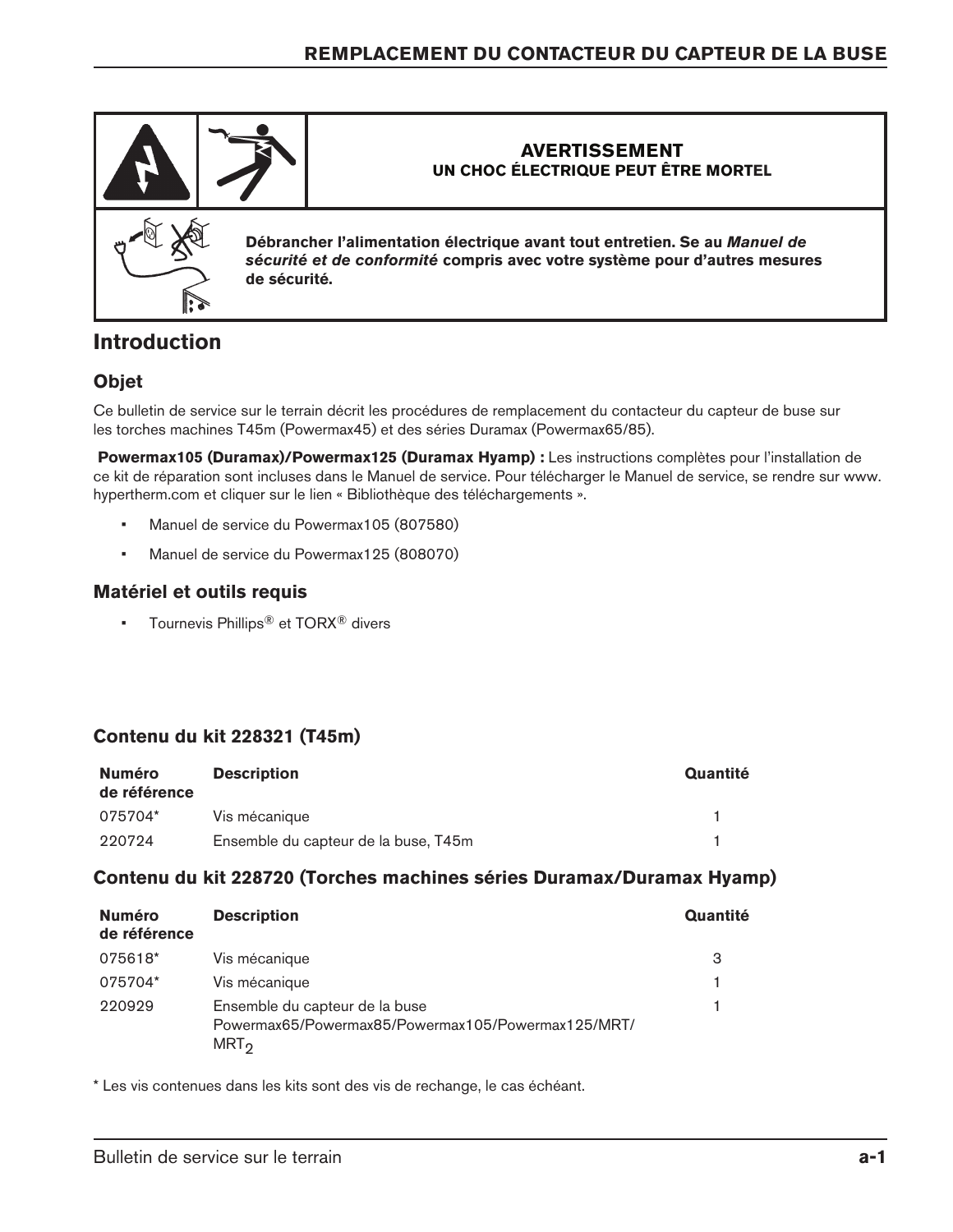# **Remplacement du contacteur du capteur de buse (T45m)**

Se reporter aux figures de la page suivant lors de l'exécution des instructions ci-dessous.

## **Retrait du contacteur du capteur de buse**

- 1. Couper l'alimentation (OFF) et débrancher le faisceau de torche de la source de courant.
- 2. Retirer les consommables de la torche.
- 3. Dévisser les deux vis noires qui fixent solidement la crémaillère dans la gaine de positionnement avec le tournevis puis déposer la crémaillère.
- 4. Retirer les six (6) vis (trois à chaque extrémité) qui fixent solidement la gaine de positionnement à la bague de montage arrière et au corps de la torche avec le tournevis. Glisser la gaine de positionnement hors de la torche.
- 5. Débrancher le connecteur du fil du contacteur du capteur de la buse.
- 6. Retirer le contacteur de détection de la buse en utilisant un tournevis pour retirer la vis de montage.

## **Installation du contacteur du capteur de buse**

- 1. Brancher le contacteur neuf du capteur de la buse au faisceau de torche.
- 2. Fixer le contacteur du capteur de la buse au corps de la torche avec la vis de montage. Serrer avec le tournevis .
- 3. Glisser la gaine de positionnement sur le corps de la torche et vérifier le bon alignement avec les trous de vis. Enfiler les six (6) vis (trois à chaque extrémité) qui fixent solidement la gaine de positionnement à la bague de montage arrière et au corps de la torche et serrer avec le tournevis.
- 4. Fixer la crémaillère à la gaine avec les deux (2) vis noires; les serrer avec le tournevis.
- 5. Remettre en place les consommables et rebrancher le faisceau de torche à la source de courant.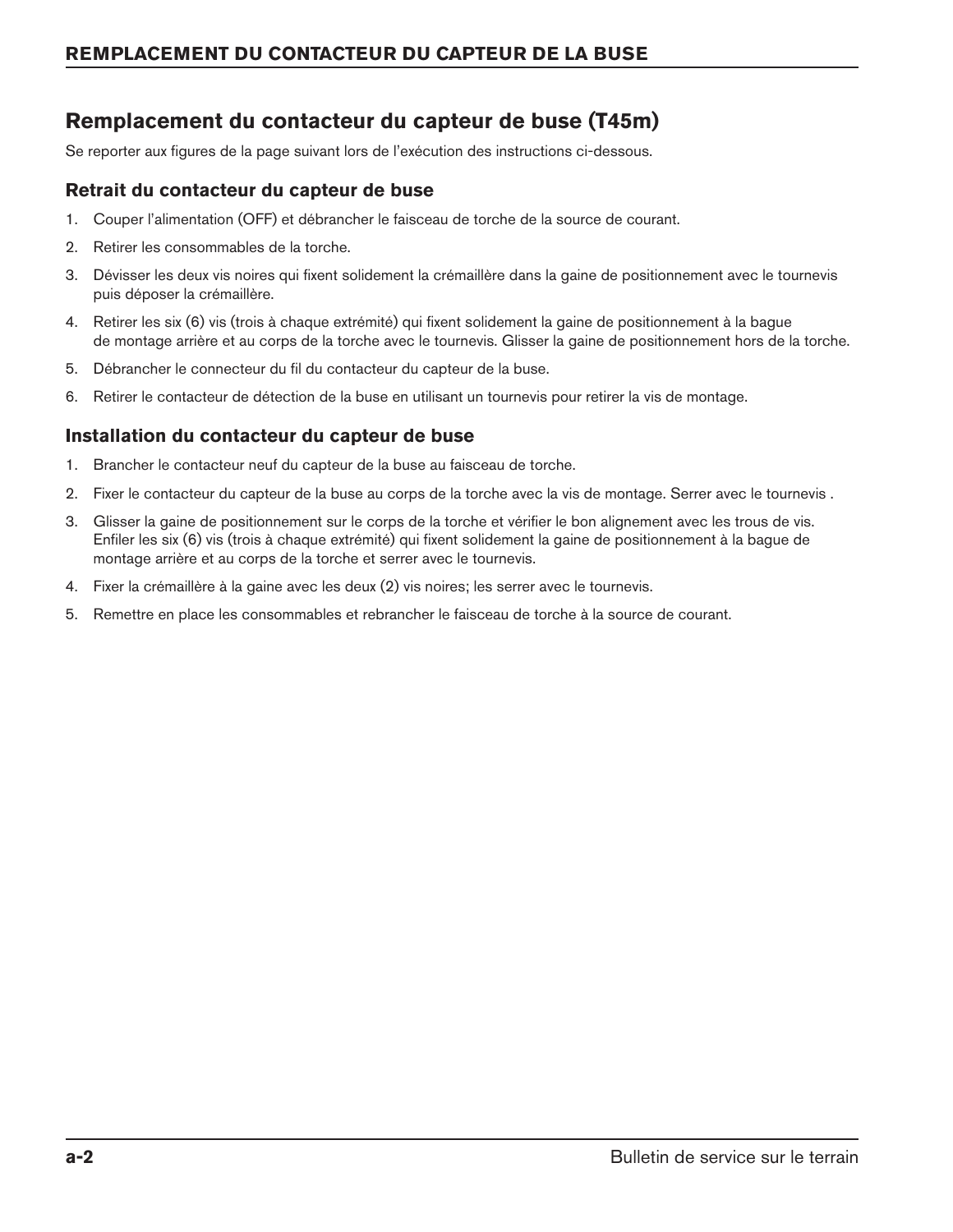

**Détail du contacteur de détection de buse de la T45m**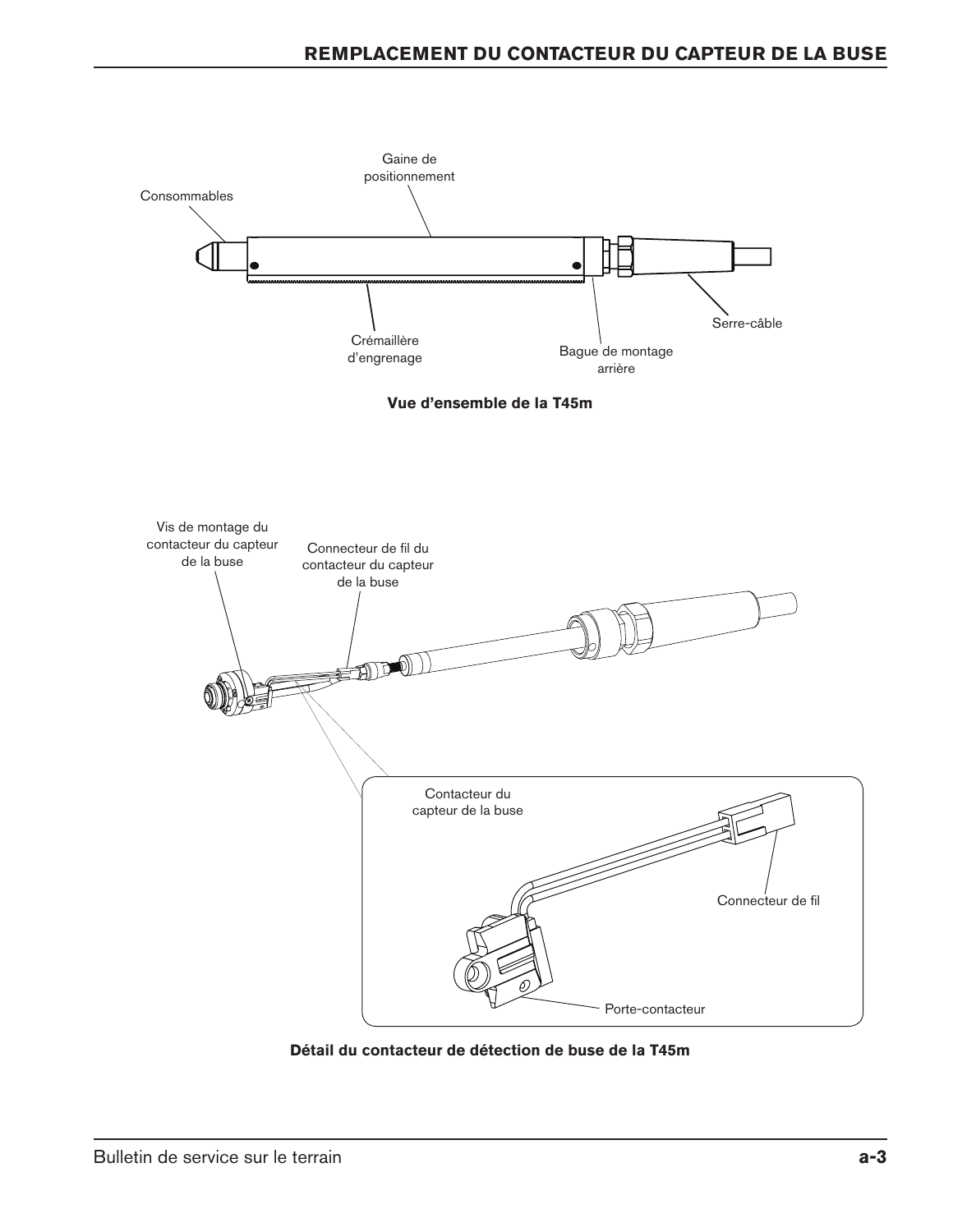## **Remplacement du contacteur du capteur de buse (Torches machines séries Duramax)**

Se reporter aux figures de la page suivant lors de l'exécution des instructions ci-dessous.

## **Retrait du contacteur du capteur de buse**

- 1. Couper l'alimentation et débrancher le faisceau de torche de la source de courant.
- 2. Retirer les consommables de la torche.
- 3. Le cas échéant, dévisser le corps du serre-câble de son écrou puis ramener le corps du serre-câble le long du faisceau de torche.
- 4. Le cas échéant, dévisser l'écrou du serre-câble de la gaine de positionnement puis le ramener le long du faisceau de torche.
- 5. Dévisser la gaine de positionnement et le coupleur (torche machine pleine longueur) ou le coupleur (mini-torche machine) du collier de montage.
- 6. Retirer les trois (3) vis du côté des consommables du collier de montage avec le tournevis et glisser le collier de montage vers l'avant du corps de la torche pour le retirer.
- 7. Débrancher le connecteur du fil du contacteur du capteur de la buse.
- 8. Retirer le contacteur du capteur de la buse en utilisant un tournevis pour retirer la vis de montage.

## **Installation du contacteur du capteur de buse**

- 1. Installer le contacteur de détection de la buse en utilisant un tournevis pour serrer la vis de montage à 9,22 kg cm.
- 2. Brancher le connecteur du fil du contacteur du capteur de la buse.
- 3. Glisser le collier de montage sur l'avant du corps de la torche. Aligner la rainure du collier de montage avec le plongeur du capteur de la buse.
- 4. Serrer les trois vis du collier de montage à l'aide d'un tournevis à un couple de 11,52 kg cm.
- 5. Visser à la main le coupleur (mini-torche machine) ou le coupleur et la gaine de positionnement (torche machine pleine longueur) dans le collier de montage jusqu'à ce qu'ils soient bien serrés.
- 6. Le cas échéant, visser à la main l'écrou du serre-câble dans le coupleur (mini-torche machine) ou la gaine de positionnement (torche machine pleine longueur) jusqu'à ce qu'il soit serré.
- 7. Le cas échéant, visser à la main le corps du serre-câble dans son écrou jusqu'à ce qu'il soit serré.
- 8. Remettre en place les consommables et rebrancher le faisceau de torche à la source de courant.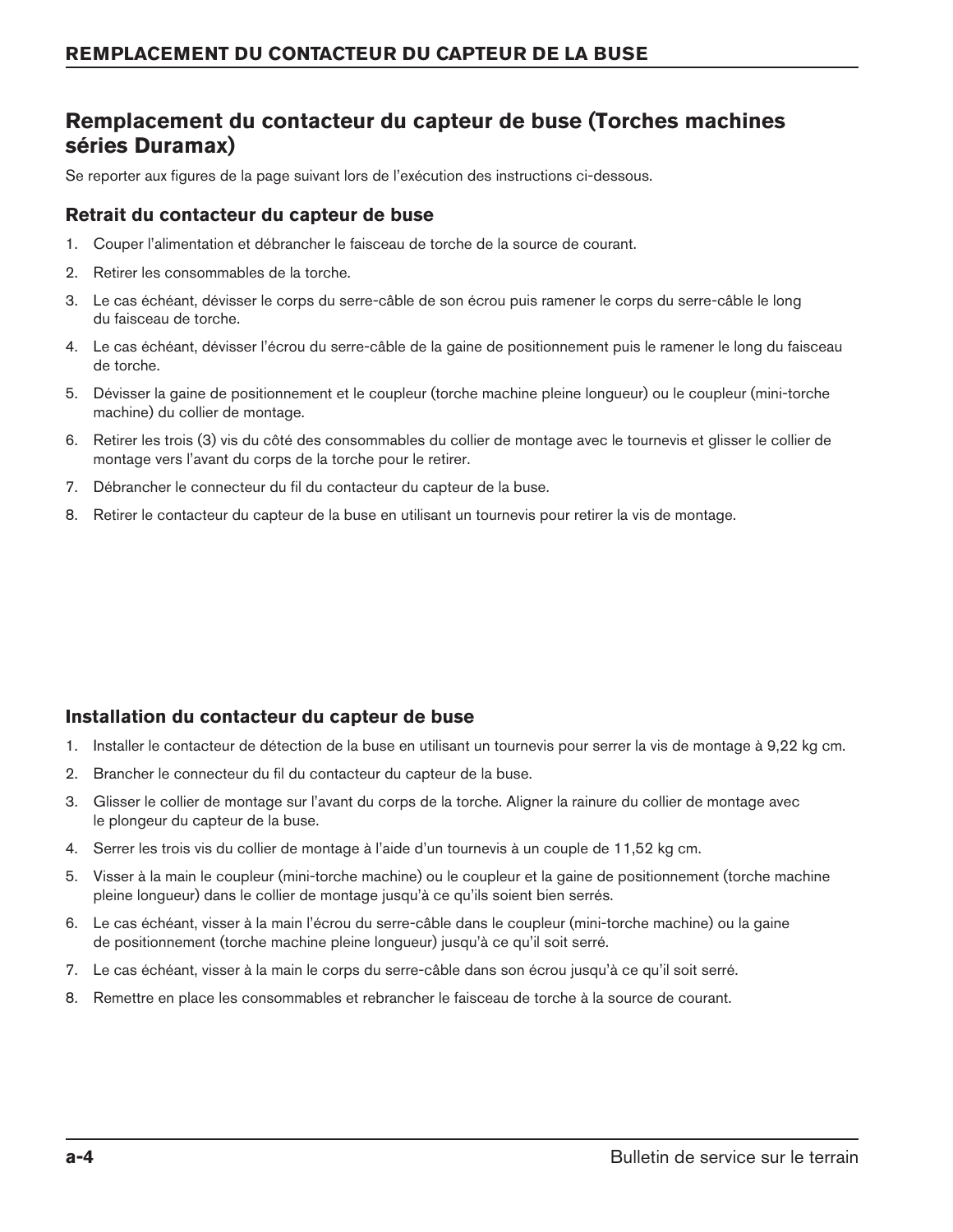

\* Les torches MRT<sub>2</sub> pour les systèmes Powermax600 CE ne possèdent pas d'écrou ou de corps de serre-câble.

#### **Vue d'ensemble de la torche machine pleine longueur**



\* Les torches MRT<sub>2</sub> pour les systèmes Powermax600 CE ne possèdent pas d'écrou ou de corps de serre-câble.

#### **Vue d'ensemble de la mini-torche machine**



**Détail du contacteur de détection de buse**